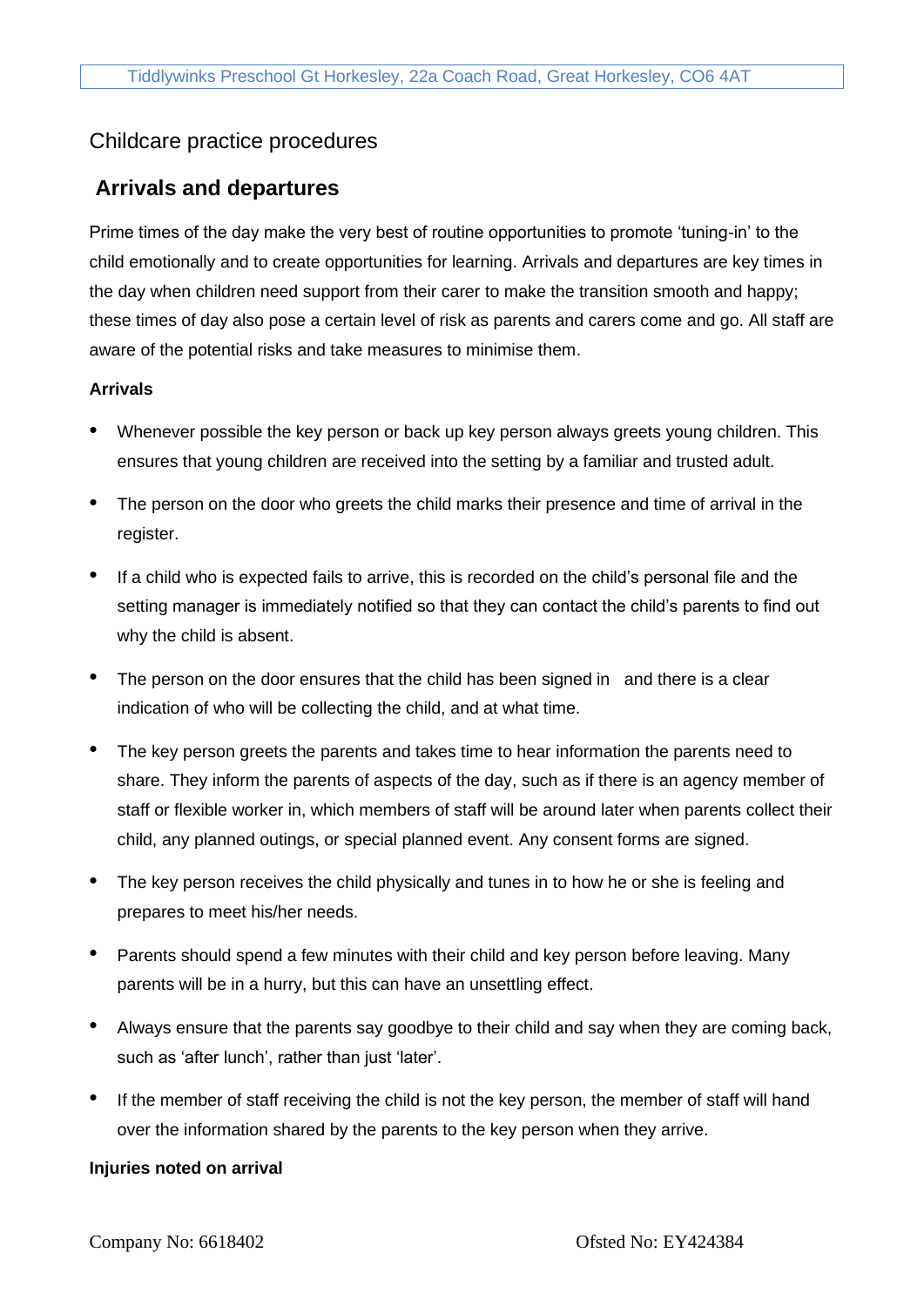If a child is noted to have visible injuries when they arrive at the setting an incident form or accident at home form is completed

## **Changing shifts and handing over information**

- When the key person leaves or goes on a break, they handover the care of the child to a 'back-up' key person.
- If someone other than the key person receives the child, he/she will share any information from the parent and write a note for the key person. Confidential information should be shared with the setting manager to pass on.
- The key person shares information with the back-up key person, in this way they ensure that all information is passed on to the parent in the key person's absence.

#### **Departures**

- Children are prepared for home, with clean faces, hands and clothes if required.
- The key person always aims to greet parents when they arrive, ensuring that the person who has arrived to collect the child is named on the signing in/out form. They hand over the child personally and enter the time of departure in the register.
- Only persons aged over 16 years should normally collect children. If a parent has no alternative, then this is agreed with the setting manager and a risk assessment completed and signed by the parent. In all cases the setting manager will ask the parents to ensure that in future alternative arrangements are made. If the parent is under 16 years of age a risk assessment will be completed. No child will be collected by anyone who has not reached 14 years of age. The risk assessment should take account of factors such as age/vulnerability of child, journey travelled, arrangements upon leaving the setting to go home/elsewhere.
- Practitioners verbally exchange information with parents.
- If someone other than the key person is with the child at the end of the day, the key person should pass general information to the other staff or write a note for the parents. Confidential information should be shared with the setting manager to pass on.

## **Maintaining children's safety and security**

The door always has a member of staff there when children leave and arrive and is double locked and chained.

This policy was adopted at a directors Tiddlywinks Preschool